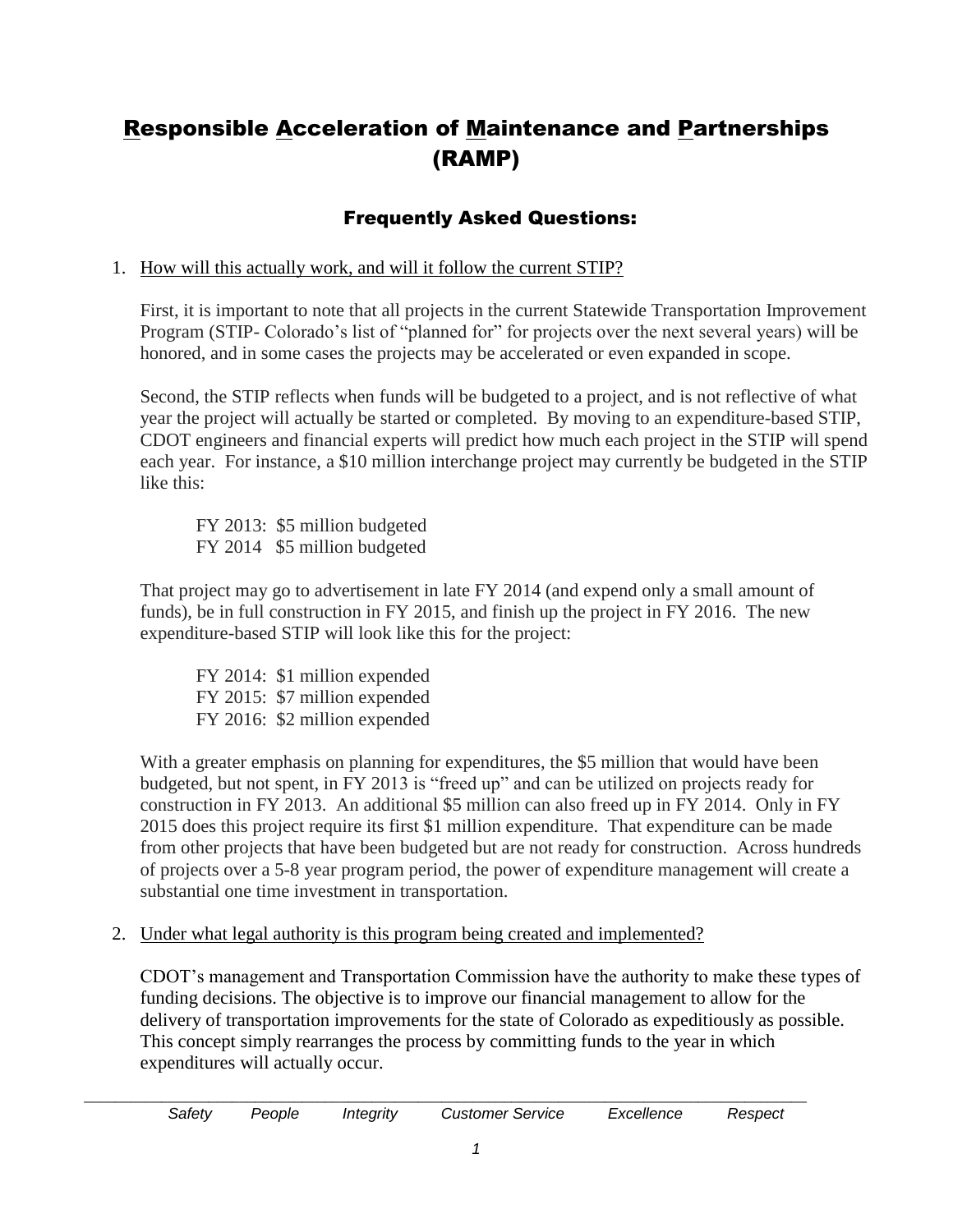#### 3. What other alias does this have?

This effort has been called by several different terms, including Cash Management, Accelerated Program Delivery, Advanced Budgeting, and Project Expenditure Forecasting. Each of those terms captures a piece of the entire issue.

#### 4. Where do RAMP program resources come from?

CDOT is using existing funds to make this program possible. The funds to make this program possible are currently directed to projects that are not yet ready to utilize the available funds. CDOT will direct those funds to projects that are ready to go and fund projects in the year they are expected to expend the funds. This one-time permanent change in CDOT's process for budgeting and expending funds is what provides us the ability to temporarily expand our program.

### 5. Aren't the funds designated under RAMP already "spent"?

No. CDOT's finances are tightly controlled by both our Systems Applications and Products (SAP) accounting system and Colorado's statewide accounting system to ensure that funds cannot be spent twice. Before a contract can be advertised, there is a systematic check to ensure that there will be appropriate levels of funding to pay the contractor when the time comes. At the award of a contract, the funds will be "encumbered," or reserved, in the year that the payments will be made and cannot be used for any other purpose.

In addition, CDOT is in the process of developing a methodology to help project cash needs and usage plans before information is entered into the accounting system. This will ensure that we are looking ahead and managing funds in a proactive and responsible manner. If at any time reserves are projected to be below an acceptable level, project design and bidding can be slowed to maintain required reserves.

## 6. How can CDOT deliver 50% more with current staff resources?

CDOT will continue to contract with consultants, likely increasing their usage. We will also evaluate and adjust staff roles and responsibilities to meet this increased demand. Decisions related to these adjustments cannot be finalized until we've defined the program concretely. In the meantime, discussion will be ongoing among our staff to determine how best to accomplish the objectives.

7. Is there going to be equity in the distribution of funds across the state? Will Resource Allocation formulas apply to these funds?

Any funds allocated will be based on selection criteria to be approved by the Transportation Commission after review by the STAC. Existing Resource Allocation formulas help determine how much money in our base program will reach various parts of the state and in what form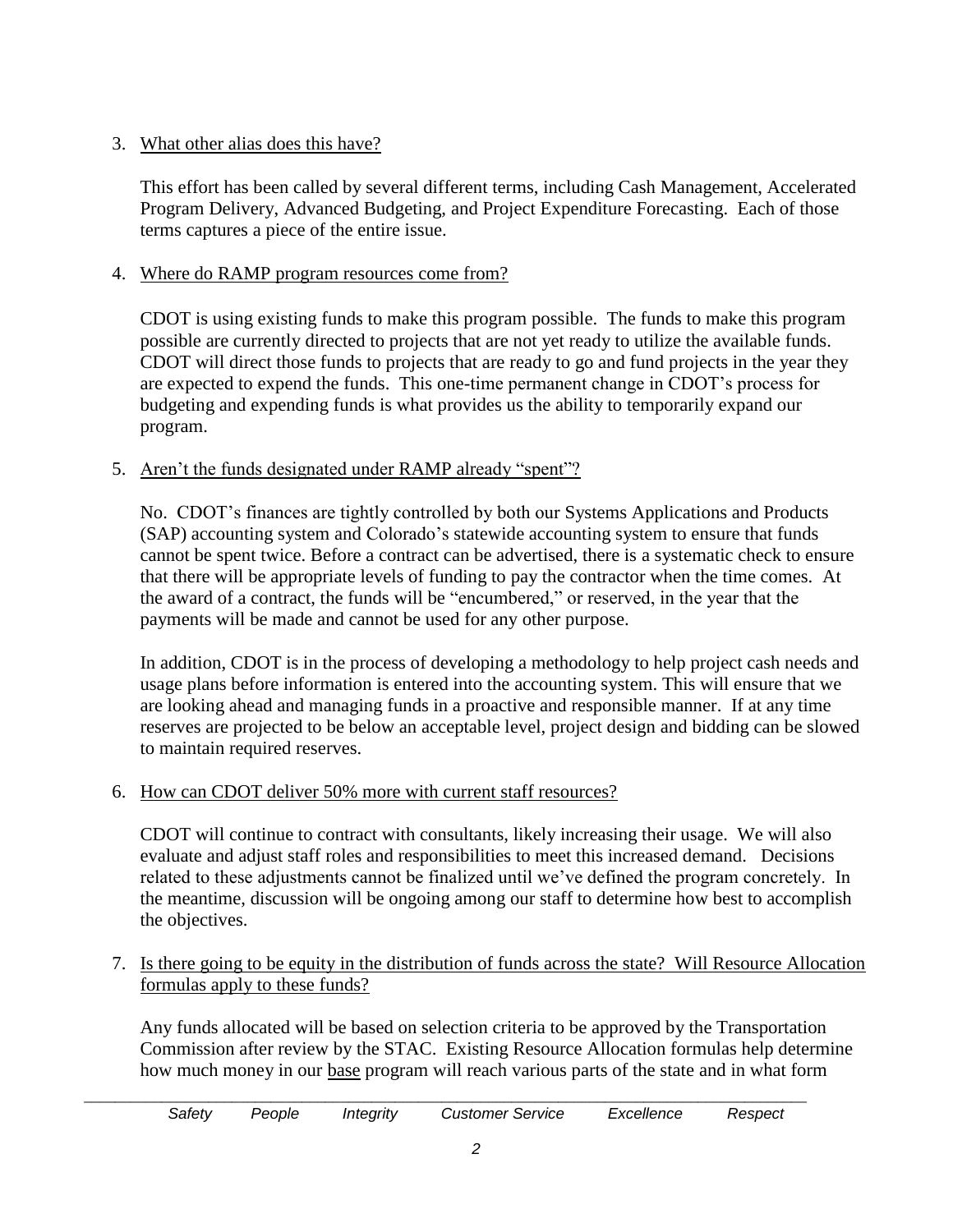(surface treatment, safety projects, etc.). While these existing formulas will not be rigidly applied to these accelerated funds, there are substantial needs across the state. Our expectation is that the benefits of these projects will touch all across Colorado.

#### 8. Who will decide the criteria that the selection of projects will be based on? Who will choose the projects?

CDOT staff is developing a draft set of criteria for project selection. Those criteria will be reviewed by STAC and presented to the Transportation Commission for approval. Following approval, CDOT region staff will determine which projects meet the selection criteria and will work with CDOT management and regional planning and project partners to prioritize and select the projects. Projects will be provided to the Transportation Commission to ensure projects meet the established selection criteria. The Asset Management Fund will rely heavily on CDOT's objective to make capital investments that minimize long term life cycle costs and improve safety. For the Transportation Partnership Fund, potential public and private financing partners will work with CDOT staff to determine project eligibility after criteria has been finalized.

#### 9. Are we going to honor the Statewide Long-Range Transportation Plan?

Candidate projects that are not currently in the STIP must be consistent with the Long-Range Transportation Plan and included in the STIP applicable at the time the project is ready.

#### 10. How will this affect processes with TPRs and STAC?

Discussions with TPRs and STAC will continue to address the change in STIP format to reflect year of expenditure rather than budget year. This re-alignment of projects to year of expenditure will allow additional projects to be funded in the near term. Policies and program level allocations will be discussed with STAC to provide input to the Transportation Commission. Projects that require STIP amendments will follow the required public involvement processes and must be consistent with the Statewide Long-Range Transportation Plan. CDOT staff will continue to work with TPRs to prioritize local area transportation needs.

#### 11. Does the "color" of money matter for this program?

Yes. Some state and federal funds, like the state gas tax going to CDOT, are flexible, while other funds, such as state FASTER Bridge funds have dedicated purposes that are not changed with this program. One initial check on project eligibility will be an analysis of the type of funds available for expenditure in each year, and whether a proposed project can utilize those particular available funds.

#### 12. What types of projects are eligible for these funds?

A project that is in the current STIP can be accelerated to start in an earlier year if it is "ready to go". Other projects that are not in the current STIP must meet minimum eligibility criteria to be considered as a candidate project for evaluation. The eligibility criteria are expected to include: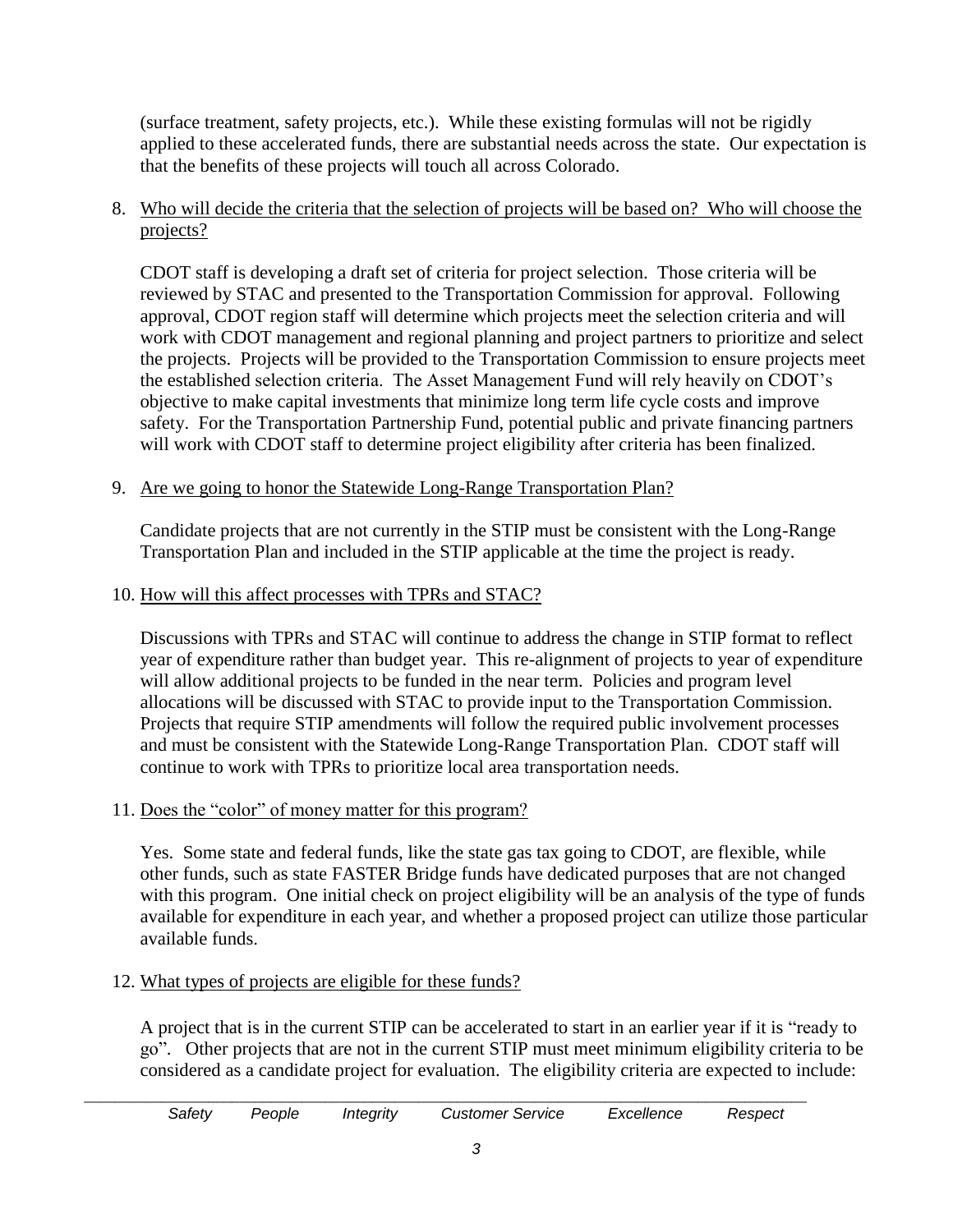- Specific program criteria to be determined by the Transportation Commission
- Consistency with the Statewide Long-Range Transportation Plan
- Ability to complete construction within 5 years (December 2017), including applicable project development process (i.e. NEPA, TIP, STIP, etc.)

#### 13. Is CDOT maintenance equipment eligible for RAMP program resources?

Yes. Because RAMP is focused on capital investment, CDOT's maintenance equipment is currently being discussed for RAMP eligibility with the Transportation Commission. A small amount of additional investment in this area can yield great results. We are also revising our processes of specifying and ordering road equipment.

#### 14. What happens when RAMP resources are expended?

RAMP is an accelerated construction program but does not create any additional or new spending authority. Once this period of accelerated construction ends -and the new processes stabilize- CDOT's construction program will normalize. Since the TRANs bonds are scheduled for their final payment in FY2017 the program is expected to stabilize at a level somewhat higher than it is today. Construction program activities should also increase if the HPTE continues to identify and advance projects using innovative financing.

CDOT will continue to use this process to maximize the funding going into projects and keep the cash balance at a responsible level that allows for reaction to emergencies, the ability to take advantage of new opportunities, and assurance that CDOT will remain an exceptional steward of the transportation funding for the state of Colorado.

#### 15. When will the RAMP program begin?

In some ways we already have. The Commission has approved advancement of future fiscal year funds in the Surface Treatment Program and for certain major projects such as I-25 near the Air Force Academy, a Diverging Diamond Interchange near Grand Junction and the Twin Tunnels in Idaho Springs. Additionally, the Transportation Commission has increased surface treatment funding in the current fiscal year by \$86 million, to a total of \$200 million this year. This new program is an exponential expansion of that concept and past practice. Definition of the process and identification of projects will occur in early 2013.

#### 16. What does this do for maintenance?

Any improvements we make to the system affects future decisions on maintenance activities. Dedicating a large portion of this program to Asset Management projects is meant to upgrade the condition of our existing network. A larger investment in projects will help to reduce the burden we place on our maintenance professionals to keep our system safe and functional.

#### 17. Is asset devolution a component to the RAMP program?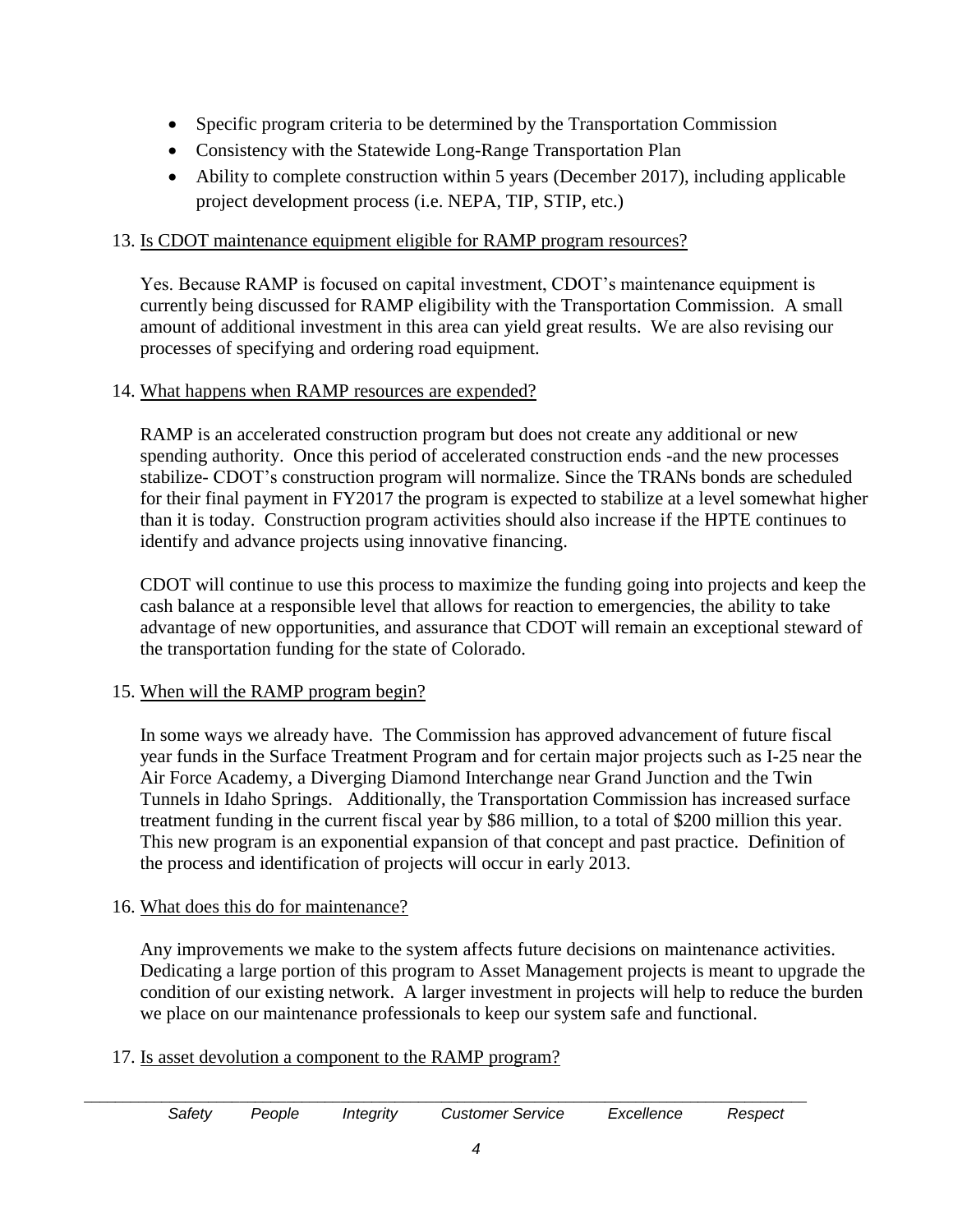Yes, devolution projects are projects where the state transportation facilities are improved and then transferred to a local entity. Since the local entity will be responsible for future maintenance this is considered a form of public-public partnership and therefore the project is a potential candidate for funding under Program 2, the Transportation Partnership Fund.

#### 18. Will RAMP affect current Memorandums of Understanding between CDOT and other entities?

The MOUs expire in June 2013, and continue to be evaluated. This approach to project acceleration and financing does not alter the manner in which CDOT works with all of its planning partners to ensure that a statewide perspective is in place to ensure state has the best transportation system possible.

This concept does not change the overall philosophy of ensuring that important projects are constructed throughout the state. CDOT is confident that this process will enhance, rather than detract from, the ability to meet the transportation needs of the state, both within and outside the metro areas.

#### 19. What will the CDOT cash reserve be after RAMP is implemented?

CDOT will be conducting a risk analysis to determine the amount of cash reserve that the Department needs to keep on hand in order to cover all of its obligations. However; we are initially targeting a 120-day reserve based on experience gained by other state DOTs.

#### 20. How will RAMP impact future resource allocations?

Resource allocation formulas and processes are set by the Transportation Commission. The RAMP program, in-and-of-itself, will have no effect on those processes. As part of the upcoming Statewide Plan Update, the Transportation Commission has begun early discussions of resource allocation and may decide to adjust resource allocation strategies that it feels make more effective use of the increased flexibility this concept could provide.

Once a project goes to advertisement under this process, the future year funding must be prioritized in the budget. The new financial planning tools being developed to support this effort will help to project cash needs and usages and ensures that the funding is managed in a proactive and responsible manner to minimize programmatic disruptions.

If there is a sudden and unanticipated downturn in future year revenues new projects may be delayed to fund the previously advertised projects. Given the historical stability of CDOT's revenues this is a risk unlikely to arise so it makes sense to pursue this effort to accelerate the delivery of needed projects for the citizens of Colorado.

#### 21. Is this just another way to spend more money in metro Denver?